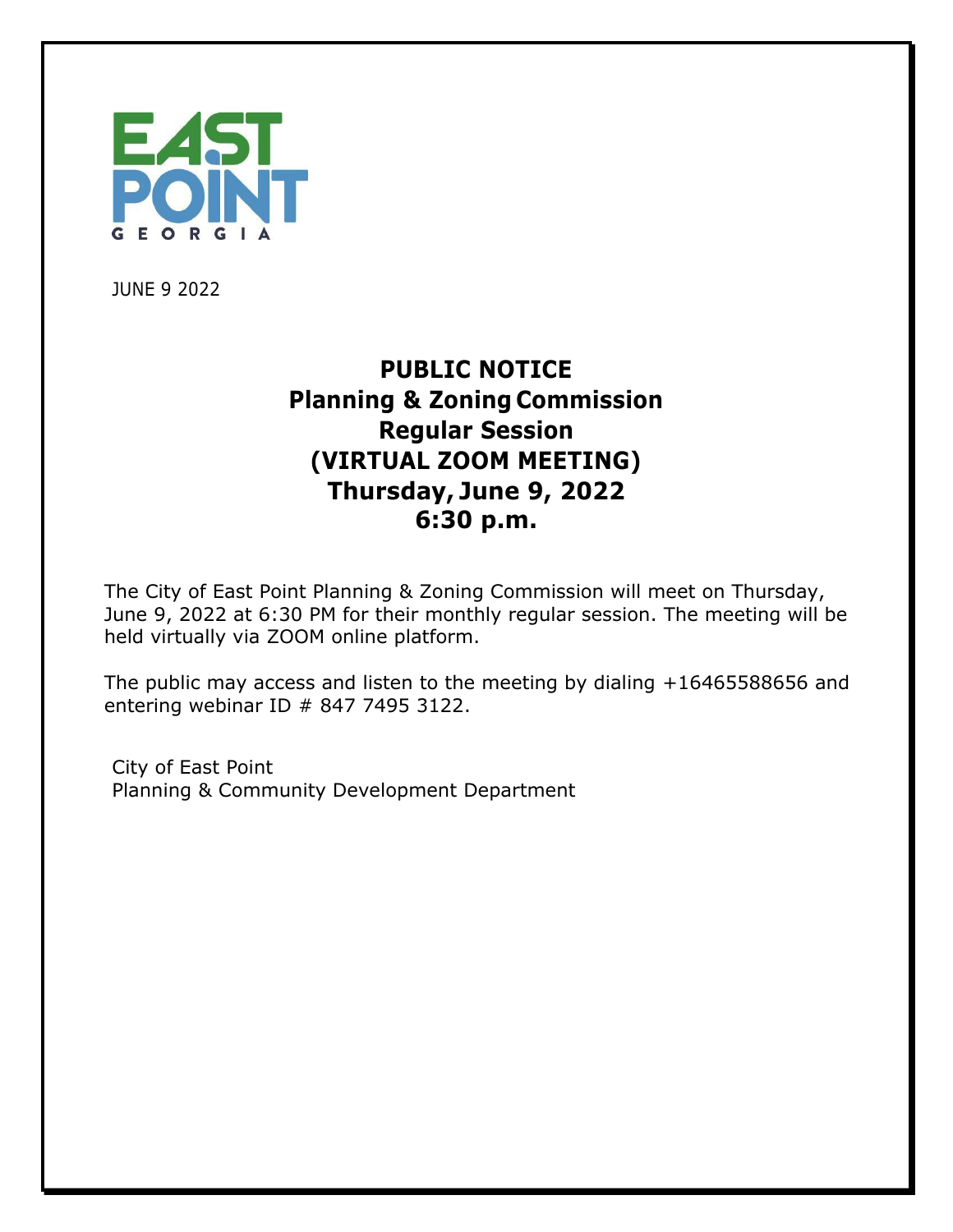

## **PLANNING AND ZONING COMMISSION WORK SESSION MEETING AGENDA**

### **June 9, 2022 @6:30p.m. Virtual Meeting**

#### **PLANNING & COMMUNITY DEVELOPMENT** *eastpointcity.org*

Join by Webinar Link: Link, or Dial byPhone: +16465588656 and Enter WebinarID: # 847 7495 3122

- I. Call to Order
- II. Roll Call of Commissioners
- III. Old Business Cases: 2022U-001-02, 2022V-002-03, 2022U-002-01, 2022RZ-001-03, 2022-001- 04/2022VC-001-04, 2022U-001-03

| # | <b>Case Number</b> | <b>Applicant</b>               | <b>Location/Description</b>                                                                                                                                             | <b>Case Type</b>                                                                       |
|---|--------------------|--------------------------------|-------------------------------------------------------------------------------------------------------------------------------------------------------------------------|----------------------------------------------------------------------------------------|
| 1 | 2022U-001-02       | <b>Marshal Conner</b><br>Bryan | 2218 Pinehurst Dr<br>Applicant seeks Special Use Permit to install<br>prefabricated structure to be used as habitable<br>accessory structure                            | <b>Special Use</b><br>Permit<br>Deferred at<br>Regular<br>Meeting on<br>April 21, 2022 |
| 2 | 2022V-002-03       | <b>Harold Buckley</b>          | <b>874 Cleveland Ave</b><br>Applicant seeks 4 part variance to include:<br>driveway variance, entrance variance, façade<br>fenestration variance, and curb-cut variance | Variance<br>Deferred at<br>Regular<br>Meeting on<br>April 21, 2022                     |
| 3 | 2022U-002-01       | <b>Scott</b><br>Tremmel        | 1669 Neely Ave<br>Applicant seeks special use permit to convert<br>garage into a livable loft area                                                                      | <b>Special Use</b><br>Permit<br>Deferred at<br>Regular<br>Meeting on<br>May 19, 2022   |
| 4 | 2022RZ-001-03      | Dr. Ojelade<br>Ifetayo         | 2538 Stone Road<br>Applicant seeks to rezone property from R-L to<br>M-I to establish a psychology office                                                               | Rezoning<br>Deferred at<br>Regular<br>Meeting on<br>May 19, 2022                       |

Page 1 of 2 **P & Z Commission Meeting:** June 16, 2022  **City Council Meeting Date:** July 11, 2022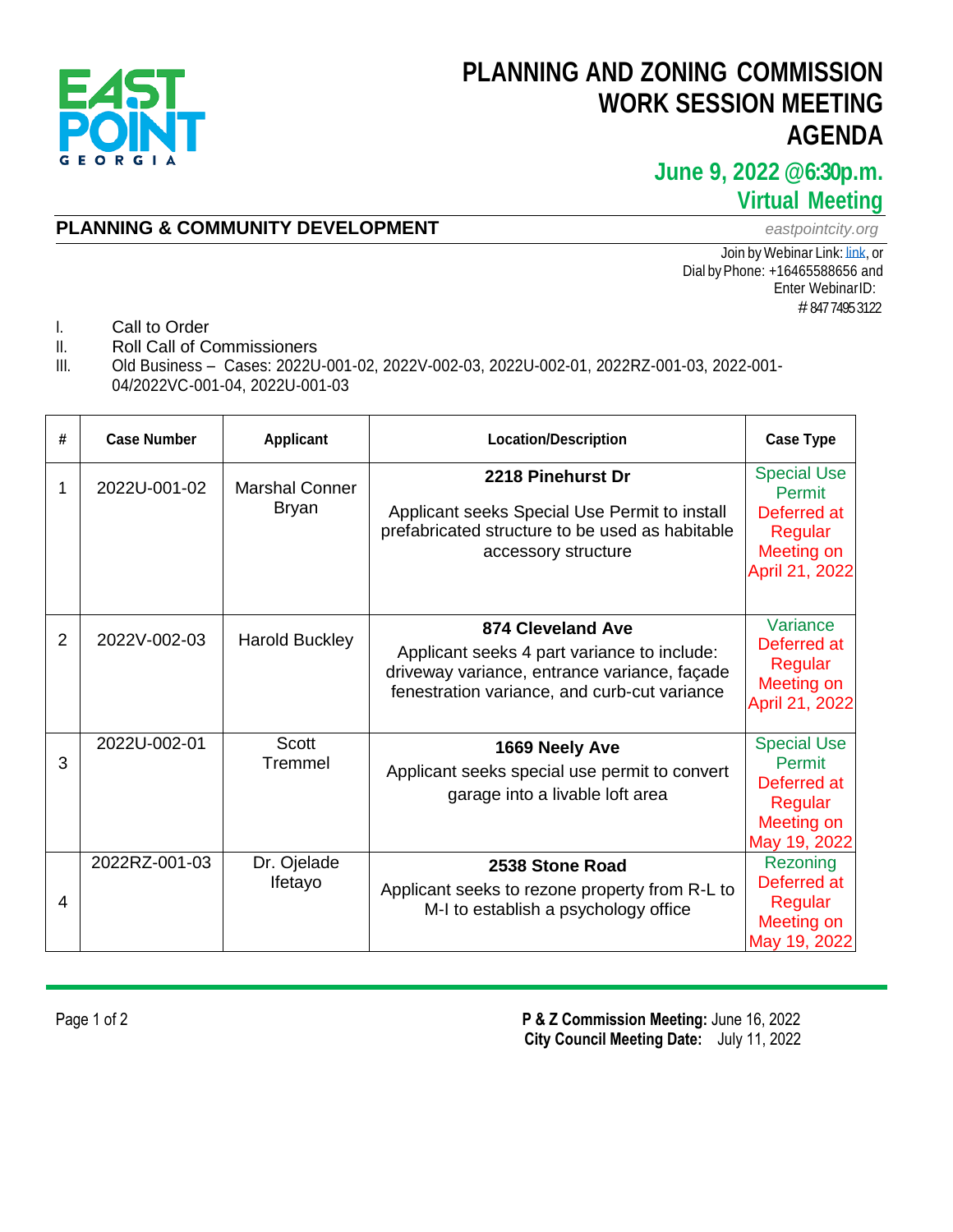

# **PLANNING AND ZONING COMMISSION WORK SESSION MEETING AGENDA**

### **June 9, 2022 @6:30p.m. Virtual Meeting**

### **PLANNING & COMMUNITY DEVELOPMENT** *eastpointcity.org*

Join by Webinar Link: [link,](https://us02web.zoom.us/j/84774953122) or Dial byPhone: +16465588656 and Enter WebinarID: # 847 7495 3122

| # | <b>Case Number</b>                | <b>Applicant</b>                            | <b>Location/Description</b>                                                                                                                                                                                    | <b>Case Type</b>                                                                     |
|---|-----------------------------------|---------------------------------------------|----------------------------------------------------------------------------------------------------------------------------------------------------------------------------------------------------------------|--------------------------------------------------------------------------------------|
| 5 | 2022-001-<br>04/2022VC-001-<br>04 | <b>Mike</b><br>Vahle &<br>Public<br>Storage | 3291, 3271, 3261 Camp Creek<br>Applicant seeks special use permit to expand<br>existing Public Storage Facility. Also seeks a<br>variance for separation from other self-storage<br>uses, parking, and loading | <b>Special Use</b><br>Permit<br>Deferred at<br>Regular<br>Meeting on<br>May 19, 2022 |
| 6 | 2022U-001-03                      | Scott<br>Parkhurst                          | 3160 Aero Court<br>Applicant seeks Special Use Permit to construct<br>research testing laboratory facility                                                                                                     | <b>Special Use</b><br>Permit<br>Deferred by<br><b>City Council</b>                   |

IV. New Business – Housing Urban Renewal District City of East Point<br>V. Announcements

V. Announcements<br>VI. Adjourn

Adjourn